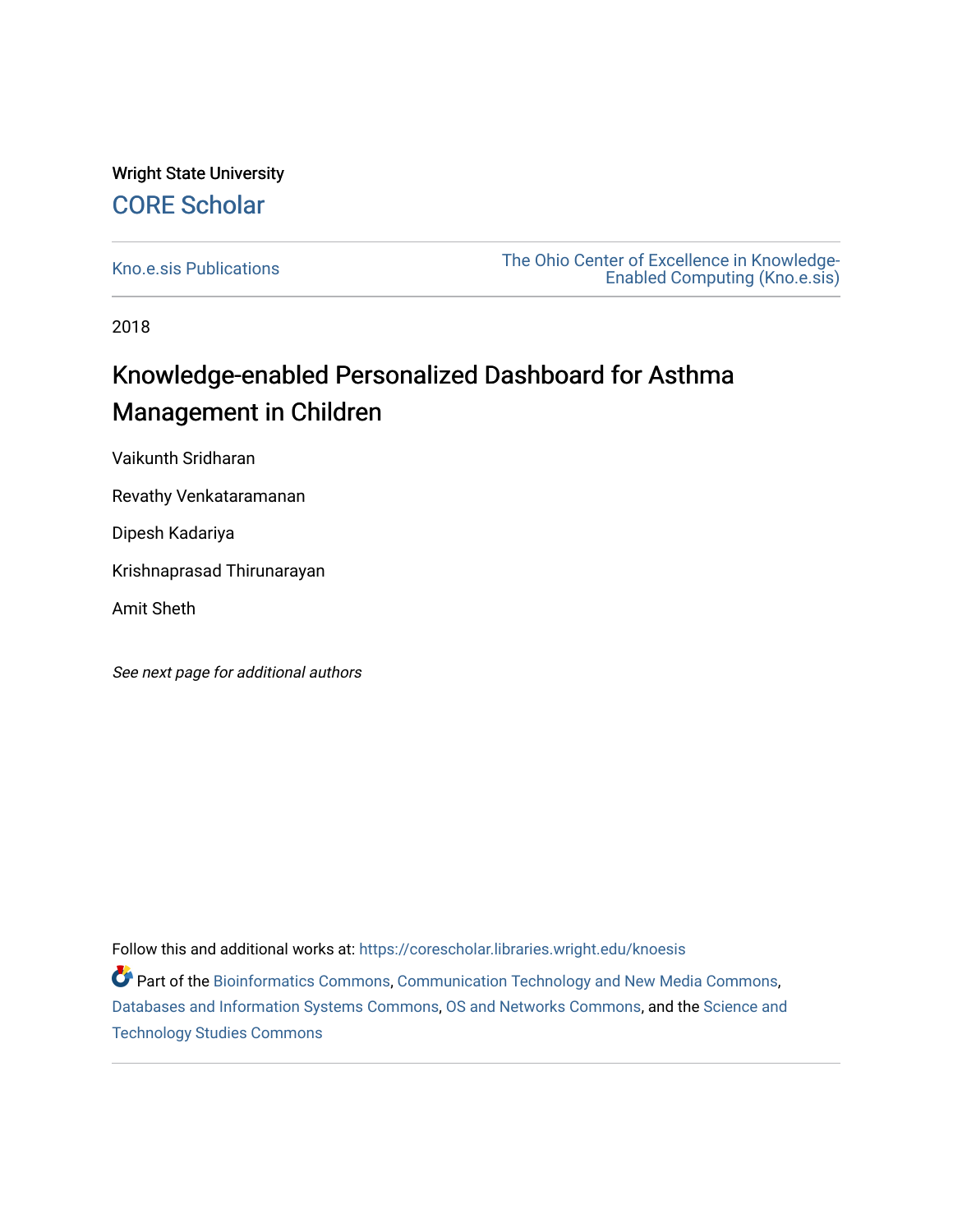## Authors

Vaikunth Sridharan, Revathy Venkataramanan, Dipesh Kadariya, Krishnaprasad Thirunarayan, Amit Sheth, and Maninder Kalra